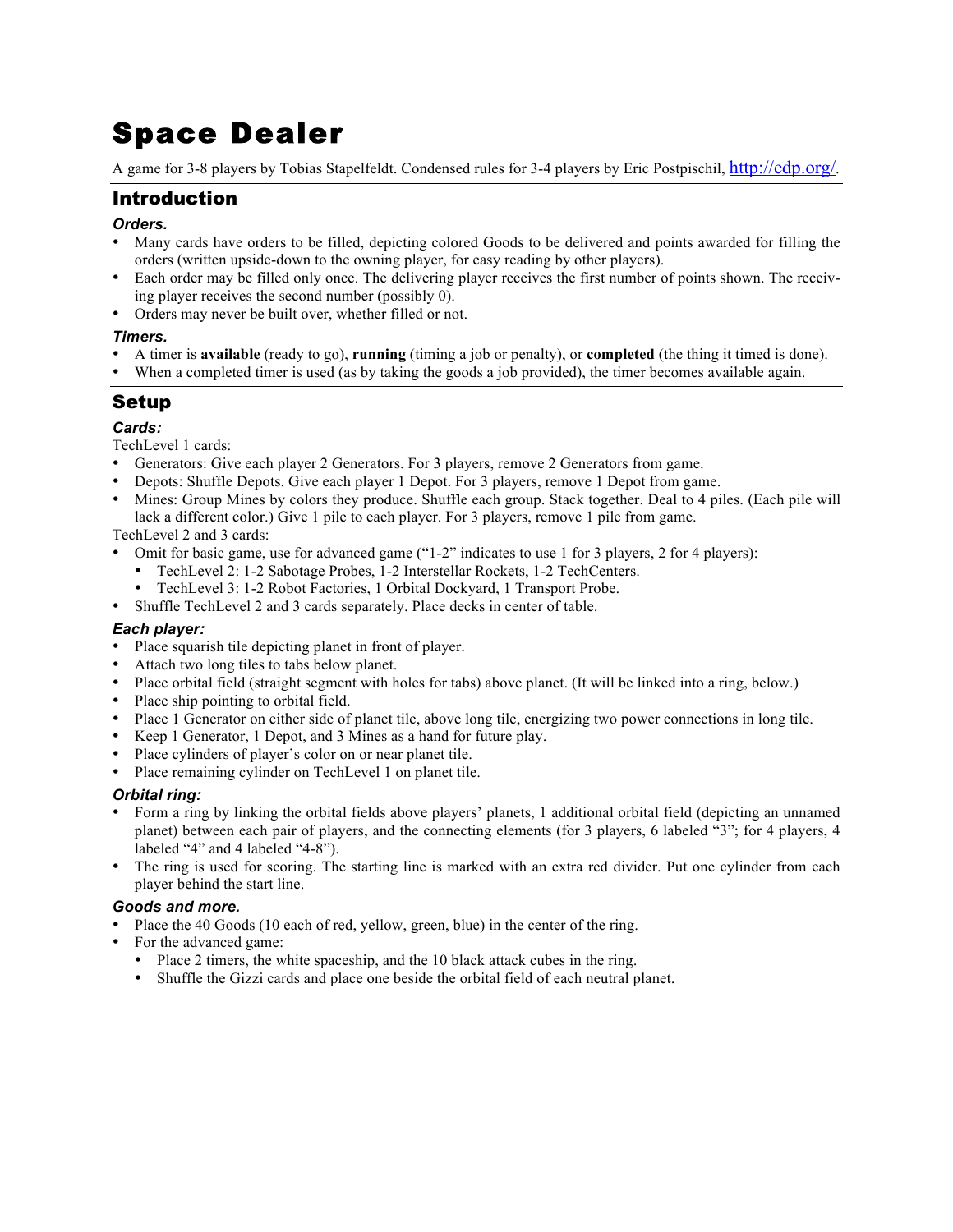## Play

#### *Start a 30-minute timer. During the 30 minutes, each player may freely perform these actions:*

**Play a card** to one of the two planning spaces above their planet tile, provided it is empty, either:

- From their hand.
- By drawing 2 cards from a TechLevel deck at or below the player's TechLevel and playing 1 card. Return the other card face-down to the bottom of its deck.
- **Assign a job** to an available timer by starting the timer and placing it:
- On the planet to raise the technology level  $\frac{1}{2}$ . (This must be done twice to raise the level by 1.)
- On a technology card above the planet to build it.
- On a built technology card to use it.
- On or by the spaceship to move it. (Also move ship to intended destination.)
	- An empty ship may move to any planet.
	- A non-empty ship may move to either adjacent planet. (Neutral planets count; there are 8 planets in a 4 player game).

**Perform the job** of a completed timer:

- Increase technology level  $\frac{1}{2}$  by moving white cylinder.
- Build technology by moving the card from above planet to tableau. (See rules page 8 for tableau layout.)
	- Use the proper orientation for the card, horizontal or vertical.
	- Power receivers must connect and be energized.<br>• Solar Satellite must be built over Generator
	- Solar Satellite must be built over Generator.
	- Fusion Reactor must be built over Solar Satellite.
	- Orders for Goods may never be covered. Other cards or parts of cards may be built over.<br>• An unwanted TechLevel 2 or 3 card may be returned face-down to the bottom of its deck
	- An unwanted TechLevel 2 or 3 card may be returned face-down to the bottom of its deck.
- Mine: Take Good(s) shown (if desired) and put them into a Depot or Spaceship present at the planet.
	- A Depot holds up to 4 Goods. A spaceship holds up to 8 Goods.
- Converter: Transform Good(s) in a Depot or Spaceship present at the planet.

**Deliver an order** to the planet a spaceship is at:

- Move Good(s) for the order from spaceship to stock.
- Advance victory point markers of delivering player ( $1<sup>st</sup>$  number in order) and receiving player ( $2<sup>nd</sup>$  number).<br>• Cover order with one of player's cylinders to mark it filled.
- Cover order with one of player's cylinders to mark it filled.

**Exchange or give away Goods** between Depots and Spaceships at same planet. (Exchanges must be consensual.) **Dump Goods** by moving to stock.

### End of Game

When the 30-minute game timer ends, running timers may be used as if they were complete.

The player with the most victory points wins. Ties go to the player with the most orders. Remaining ties are shared.